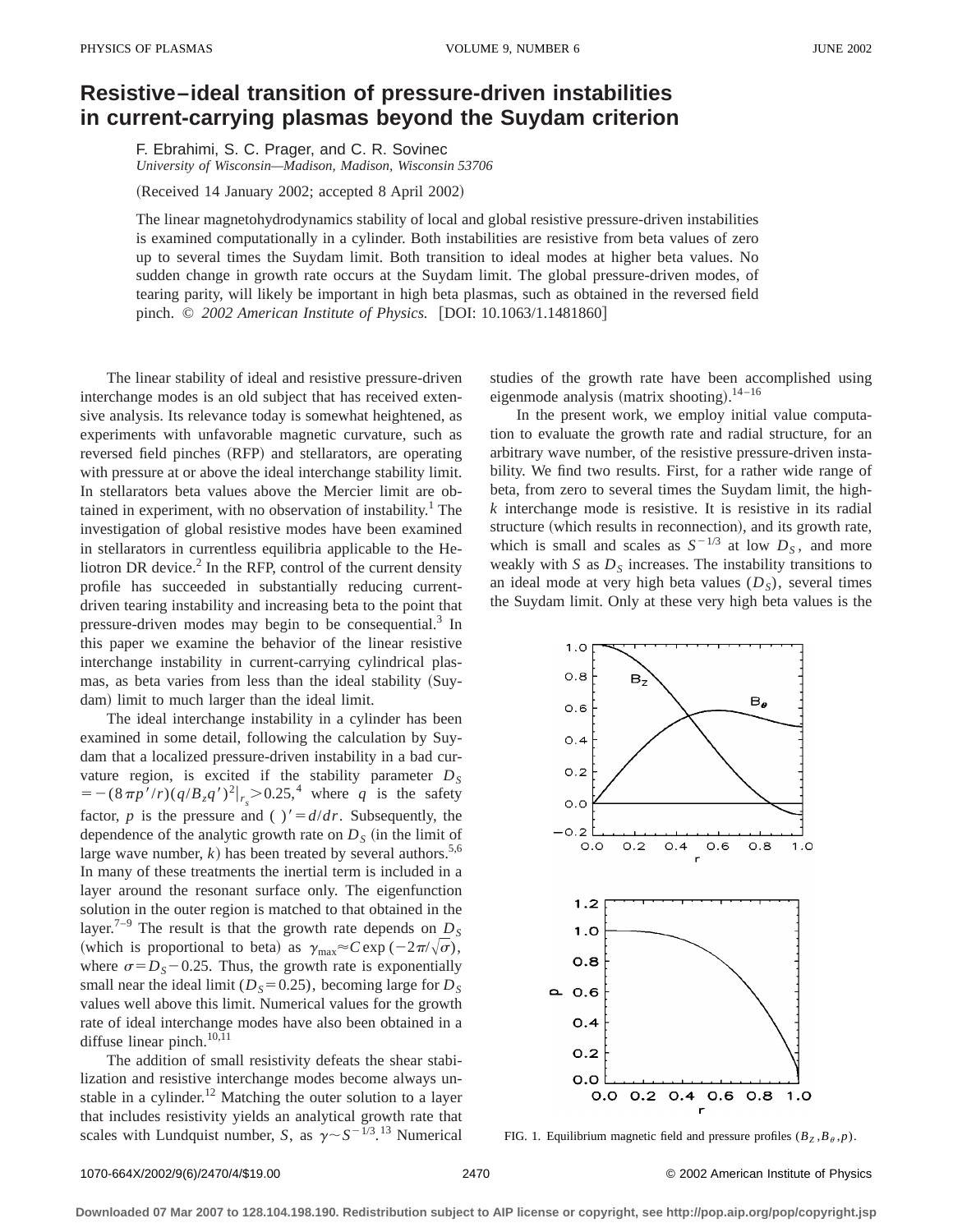

FIG. 2. The growth rate,  $\gamma \tau_A$ , of the  $m=1$ ,  $k=10.5$  mode vs  $D_S$ .  $S=10^6$ ,  $\theta_0=1.6$ ,  $\alpha=4$ ,  $\delta=3$ ,  $p_1=0.9$ . The triangles are computational results corresponding to resistive modes and the square boxes correspond to pure ideal modes. The solid line is the analytical growth rate of ideal interchange modes. The transition from resistive to ideal interchange modes occurs at high  $D_s \sim 1.0$ . The dashed vertical line is the Suydam limit.

mode ideal in its radial structure and its growth rate (which becomes independent of *S* and scales with  $D<sub>S</sub>$  as described by ideal MHD). Second, we find that for the RFP global pressure-driven modes are important. These modes transition from resistive to ideal as beta increases, similar to that of the interchange.



FIG. 3. Radial magnetic field magnitude vs radius for (a)  $D_s = 0.23$ ,  $\gamma \tau_A$  $=6.5\times10^{-3}$ , (b)  $D_s=0.756$ ,  $\gamma\tau_A=3.3\times10^{-2}$ , (c)  $D_s=0.95$ ,  $\gamma\tau_A=5.4$  $\times 10^{-2}$ , (d)  $D_s = 1.72$ ,  $\gamma \tau_A = 0.35$ . For all cases  $S = 10^6$ ,  $m = 1$ ,  $k = 10.5$ .



FIG. 4. Growth rate scaling of localized interchange mode  $m=1$ ,  $k=10.5$ , with Lundquist number *S*, for various values of  $D<sub>S</sub>$ . At low  $D<sub>S</sub>$  (<0.25) this scaling is resistive and at high  $D_S$  (high  $\beta$ ) is ideal.

The three dimensional nonlinear DEBS code<sup>17</sup> is used to solve the following set of compressible resistive MHD equations in cylindrical geometry in the linear regime:

$$
\frac{\partial \overline{A}}{\partial t} = S\overline{V} \times \overline{B} - \eta \overline{J},
$$
  
\n
$$
\rho \frac{\partial \overline{V}}{\partial t} = -S\rho \overline{V} \cdot \nabla \overline{V} + S\overline{J} \times \overline{B} + \nu \nabla^2 \overline{V} - S\frac{\beta_0}{2} \nabla P,
$$
  
\n
$$
\overline{B} = \nabla \times \overline{A}, \quad \overline{J} = \nabla \times \overline{B},
$$
  
\n
$$
\frac{\partial P}{\partial t} = -S\nabla \cdot (P\overline{V}) - S(\gamma - 1)P\nabla \cdot \overline{V},
$$

where time and radius are normalized to resistive diffusion time  $\tau_R = 4\pi a^2/c^2 \eta_0$  and minor radius a,  $S = \tau_R / \tau_A$  is the Lundquist number,  $\nu$  is the viscosity coefficient, which measures the ratio of characteristic viscosity to resistivity (the magnetic Prandtl number), and  $\beta_0 = 8 \pi P_0 / B_0^2$  is the beta



FIG. 5. Growth rate of low- $k$  pressure-driven mode,  $m=1$   $k=1.8$  mode vs  $\beta_0$ . The triangles denote resistive modes and the square boxes denote pure ideal modes. Some of the points are computed at  $S=10^4$  (dashed curve), and while some are at  $S=10^5$  (solid curve).

**Downloaded 07 Mar 2007 to 128.104.198.190. Redistribution subject to AIP license or copyright, see http://pop.aip.org/pop/copyright.jsp**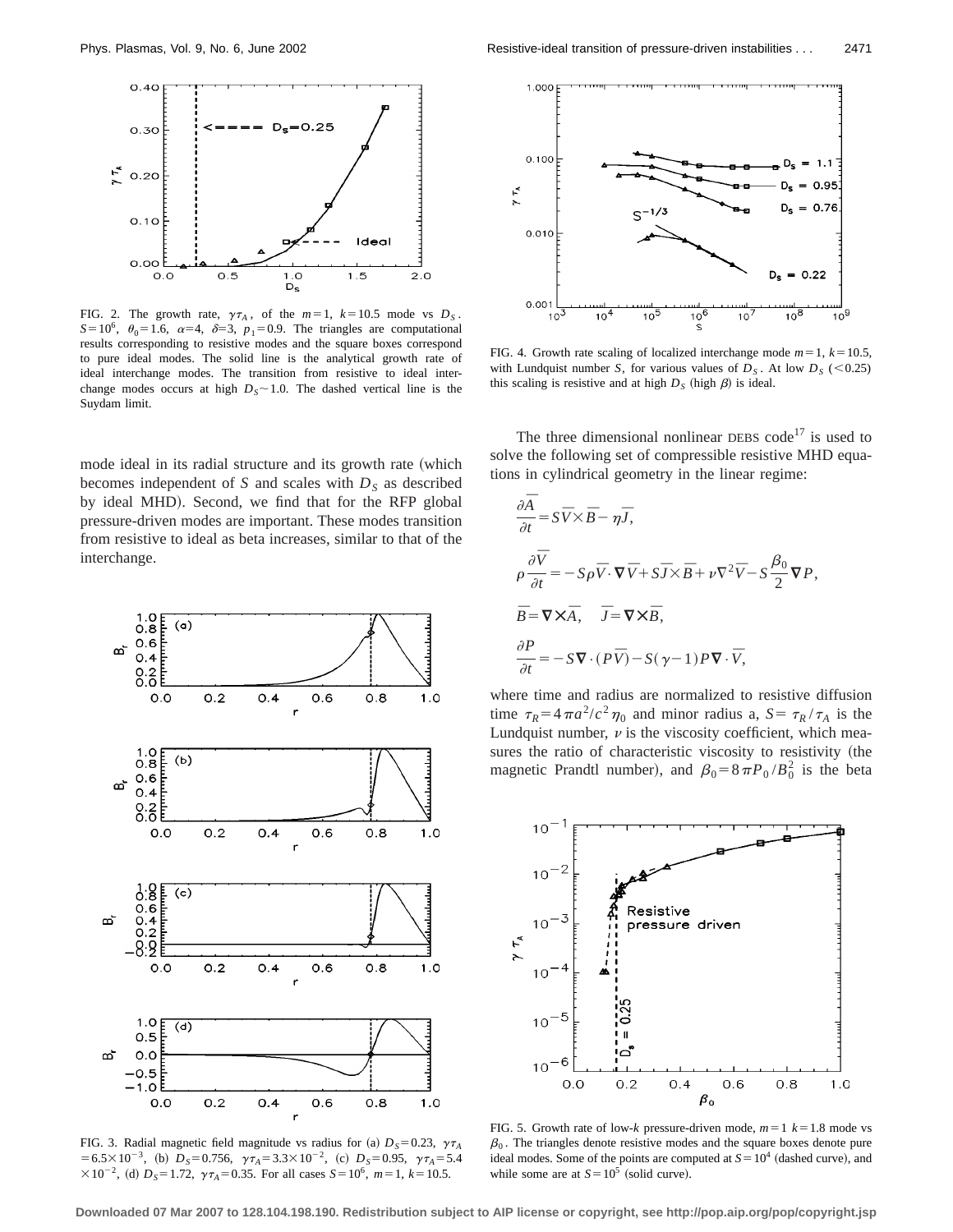

FIG. 6. Radial magnetic field  $B_r$  vs radius for global modes  $(m=1, k=1.8)$  at  $S=10^5$  for (a)  $D_s=0.24$ ,  $\gamma \tau_A = 3.4 \times 10^{-3}$ , (b)  $D_s = 1.3$ ,  $\gamma \tau_A = 7.3 \times 10^{-2}$ .

normalized to the axis value. The mass density  $\rho$  is assumed to be uniform in space and time. The equations are fully compressible and describe both shear and compressional Alfvén waves, as well as resistive instabilities. To resolve the ideal and resistive interchange modes in the linear computation, the maximum timestep has been examined for convergence. The growth rate solutions are converged in timestep and spatial resolution to the level of 2% and 1%, respectively. The code uses the finite difference method for the radial coordinate.

To isolate the pressure-driven modes, an equilibrium which is stable to resistive current-driven modes is chosen (by the  $\Delta'$  criterion). The equilibrium parallel current profile and pressure profile are  $\lambda(r) = J \cdot B/B^2 = 2 \theta_0 (1 - r^{\alpha})$  and  $p(r) = p_0(1-p_1 r^{\delta})$ , respectively, where  $\alpha$ ,  $\theta_0$ ,  $\delta$ ,  $p_0$  and  $p_1$ are free constants. Other equilibrium quantities can be computed from the  $\theta$  and *z* components of  $\nabla \times \overline{B} = \lambda(r) \overline{B}$  $+\beta_0 \bar{B} \times \nabla p(r)/2B^2$  (see Fig. 1).

First, we examine highly localized interchange modes by choosing modes with high axial wave number, *k*. The dependence of the growth rate on  $D_s = -(8\pi p'/r)(q/B_zq')^2|_{r_s}$  is shown in Fig. 2. The mode selected (azimuthal mode number  $m=1$ ,  $k=10.5$ ) is resonant at  $r/a=0.78$ . We see that the growth rate is always nonzero and increasing with  $D<sub>S</sub>$ , but follows the analytical ideal value only at  $D_s > 1.0$ . The growth rate at lower  $D<sub>S</sub>$  values is much greater than the ideal growth rate. It increases smoothly through the Suydam limit  $(D<sub>S</sub>=0.25)$ , which plays no role for resistive instability. As expected, the growth rate depends on  $D<sub>S</sub>$  only, rather than its constituents,  $\beta_0$  or magnetic shear, separately.

The radial structure of instability also indicates that a transition from a resistive to ideal interchange mode occurs at  $D_s \sim 1.0$  (for this particular *m*, *k* and *S*). Ideal and resistive instabilities can be distinguished by the magnitude of the radial magnetic field  $B_r$ . The radial field is nonzero at the resonant surface only for a resistive mode. We see that the mode structure is resistive for  $D_s < 0.9$  [Figs. 3(a) and 3(b)] and ideal for  $D_s > 0.9$  [Figs. 3(c) and 3(d)], in agreement with the growth rates of Fig. 2.

The transition from resistive to ideal modes is also evident in the *S* dependence of the growth rate  $\gamma$  (Fig. 4). At low  $D_s$ ,  $\gamma$  scales as  $S^{-1/3}$  (resistive scaling), whereas at very high  $D<sub>S</sub>$ ,  $\gamma$  is roughly independent of *S* (ideal scaling). The  $D<sub>S</sub>$  value at which the mode transitions from a resistive to an ideal mode depends upon *S*. The transition value for  $D<sub>S</sub>$ decreases with *S*. This can be inferred from Fig. 4. The triangles are resistive modes (from the radial structure) and the square boxes are ideal. For values of *S* ( $10^6 - 10^7$ ) of the present experiments, the transition occurs at  $D_s \sim 0.7-1.0$ (or  $\beta_0$  ~ 40 – 60%) well above experimental beta values.

High-*k* localized modes can be stabilized by finite Larmor radius effects.8,18 Thus, global, low-*k* pressure-driven modes may be more important for the RFP. The ideal stability of global pressure-driven modes have been examined in the past and it has been shown that these modes become unstable with the violation of Suydam criterion as well and have kink-like behavior.<sup>11</sup> Prior calculation of the growth rate for the resistive global pressure-driven modes also show an explicit dependence on the local parameter,  $D<sub>S</sub>$  (as well as the global parameters).<sup>12</sup> Here, we have examined the growth rate and radial structure of global modes, and find that they also display a transition from resistive to ideal instability as beta increases. The growth rate for the  $m=1$ ,  $k=1.8$  mode is shown in Fig. 5. The triangles correspond to resistive modes (as judged from the radial structures), while the boxes correspond to ideal modes. The mode is unstable at low beta



FIG. 7. Radial magnetic field (*Br*) and radial velocity  $(v_r)$  eigenfunctions for global kink  $(m=1, k=2)$  and localized interchange  $(m=1, k=45)$  modes in the ideal limit  $(S=10^6, D_s=0.9)$ . (a)  $B_r$  for  $k=2$ , (b)  $v_r$  for  $k$  $=$  2, (c)  $B_r$  for  $k=$  45, (d)  $v_r$  for  $k=$  45.

**Downloaded 07 Mar 2007 to 128.104.198.190. Redistribution subject to AIP license or copyright, see http://pop.aip.org/pop/copyright.jsp**